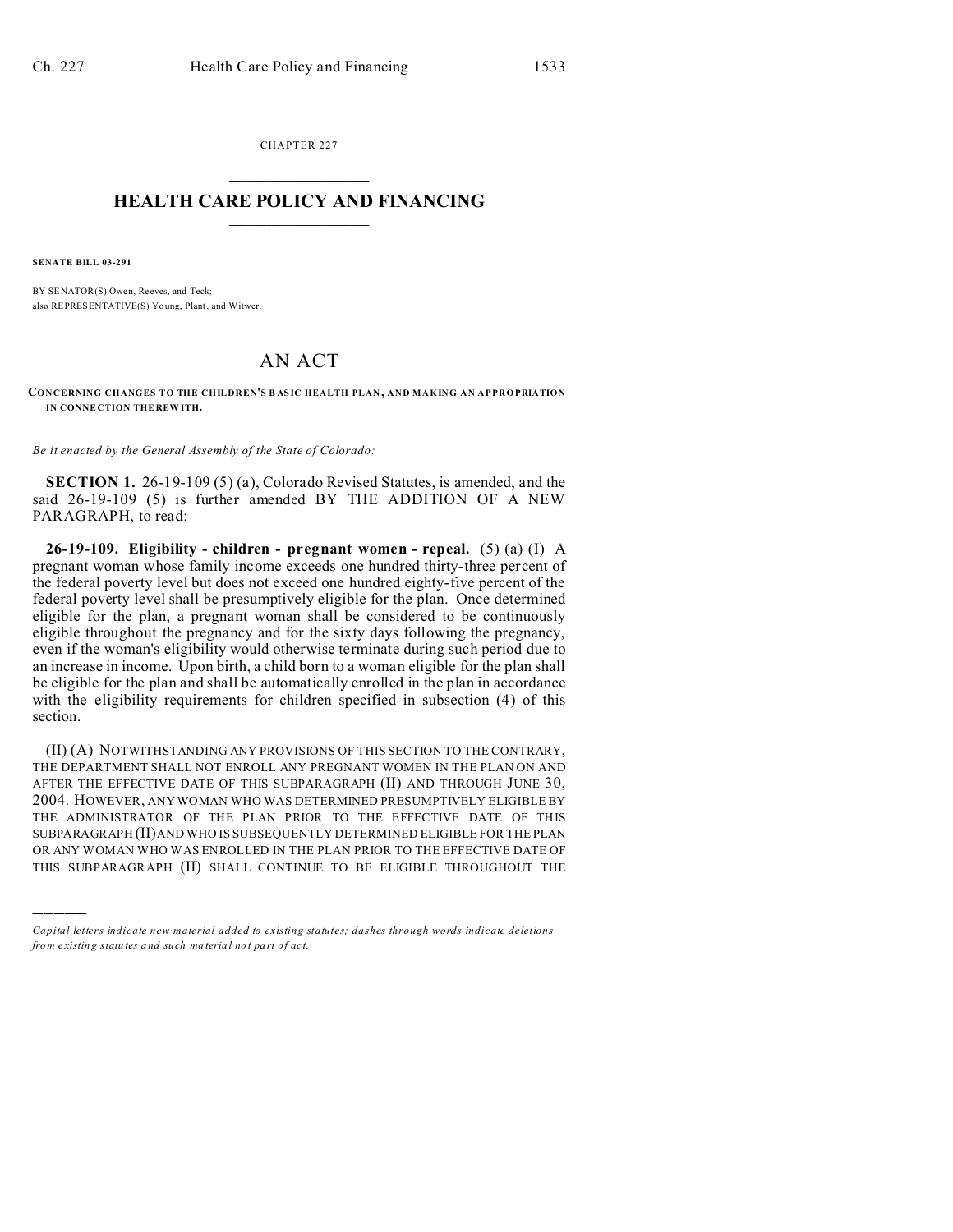PREGNANCY AND FOR SIXTY DAYS FOLLOWING THE PREGNANCY UNDER THE PLAN UNTIL NOVEMBER 1, 2003. EFFECTIVE NOVEMBER 1, 2003, ANY SUCH WOMAN WHO STILL REQUIRES PRENATAL CARE OR POSTPARTUM CARE BEYOND NOVEMBER 1, 2003, SHALL NO LONGER BE ENROLLED IN THE PLAN ON OR AFTER NOVEMBER 1, 2003, BUT SHALL BE ENROLLED IN THE STATE-ONLY PRENATAL PROGRAM CREATED IN SECTION 26-19-107.5 AND SHALL CONTINUE TO RECEIVE HER PRENATAL CARE AND POSTPARTUM CARE FROM THE STATE-ONLY PRENATAL PROGRAM CREATED IN SECTION 26-19-107.5.

## (B) THIS SUBPARAGRAPH (II) IS REPEALED, EFFECTIVE JULY 1, 2004.

(d) ENROLLMENT OF A PREGNANT WOMAN IN THE PLAN SHALL BE LIMITED BASED UPON ANNUAL APPROPRIATIONS MADE OUT OF THE TRUSTBY THE GENERAL ASSEMBLY AS DESCRIBED IN SECTION 26-19-105 AND ANY GRANTS AND DONATIONS. THE GENERAL ASSEMBLY SHALL ANNUALLY ESTABLISH MAXIMUM ENROLLMENT FIGURES FOR PREGNANT WOMEN IN THE PLAN. THE DEPARTMENT SHALL NOT EXCEED THE ENROLLMENT CAPS REGARDLESS OF WHETHER THE FUNDING COMES FROM ANNUAL APPROPRIATIONS OR GRANTS AND DONATIONS.

**SECTION 2.** Article 19 of title 26, Colorado Revised Statutes, is amended BY THE ADDITION OF A NEW SECTION to read:

**26-19-107.5. State-only prenatal program - legislative declaration - repeal.** (1) THE GENERAL ASSEMBLY HEREBY DECLARES THAT ITS INTENT IN CREATING THE STATE-ONLY PROGRAM FOR PRENATAL AND POSTPARTUM CARE FOR PREGNANT WOMEN IN THIS SECTION IS TO ESTABLISH A TRANSITIONAL PROGRAM TO PROVIDE PRENATAL CARE AND POSTPARTUM CARE FOR THAT GROUP OF WOMEN WHO WERE ALREADY DETERMINED ELIGIBLEUNDER THE PLAN OR WHO WERE ALREADY ENROLLED IN THE PLAN PRIOR TO THE SUSPENSION OF PRENATAL AND POSTPARTUM SERVICES UNDER THE PLAN.

(2) SUBJECT TO AVAILABLE APPROPRIATIONS, THERE IS HEREBY CREATED IN THE DEPARTMENT A STATE-ONLY PROGRAM FOR PRENATAL AND POSTPARTUM CARE, REFERRED TO IN THIS SECTION AS THE "STATE-ONLY PRENATAL PROGRAM", WHICH SHALL PROVIDE PRENATAL CARE AND SIXTY DAYS OF POSTPARTUM CARE TO ANY WOMAN WHO WAS DETERMINED PRESUMPTIVELY ELIGIBLE BY THE ADMINISTRATOR OF THE PLAN AS DESCRIBED IN SECTION  $26-19-109(5)(a)(I)$  PRIOR TO THE EFFECTIVE DATE OF THIS SECTION AND WHO WAS SUBSEQUENTLY DETERMINED ELIGIBLE FOR THE PLAN OR ANY WOMAN WHO WAS ENROLLED IN SUCH PLAN PRIOR TO THE EFFECTIVE DATE OF THIS SECTION. THE DEPARTMENT SHALL ENROLL SUCH WOMEN IN THE STATE-ONLY PRENATAL PROGRAM, EFFECTIVE NOVEMBER 1, 2003. THE DEPARTMENT SHALL ONLY PROVIDE SERVICES UNDER THE STATE-ONLY PRENATAL PROGRAM TO SUCH WOMEN ON OR AFTER NOVEMBER 1, 2003, AND UNTIL THE LAST WOMAN ELIGIBLE FOR THE STATE-ONLY PRENATAL PROGRAM HAS RECEIVED CARE. THE STATE-ONLY PRENATAL PROGRAM SHALL BE FUNDED FROM APPROPRIATIONS MADE TO THE DEPARTMENT BY THE GENERAL ASSEMBLY.

(3) THE MEDICAL SERVICES BOARD SHALL ADOPT RULES AS NECESSARY TO IMPLEMENT THE STATE-ONLY PRENATAL PROGRAM,INCLUDING THE PATIENT'S RIGHTS AND RESPONSIBILITIES, ELIGIBILITY, ENROLLMENT, AND THE TYPES OF SERVICES COVERED.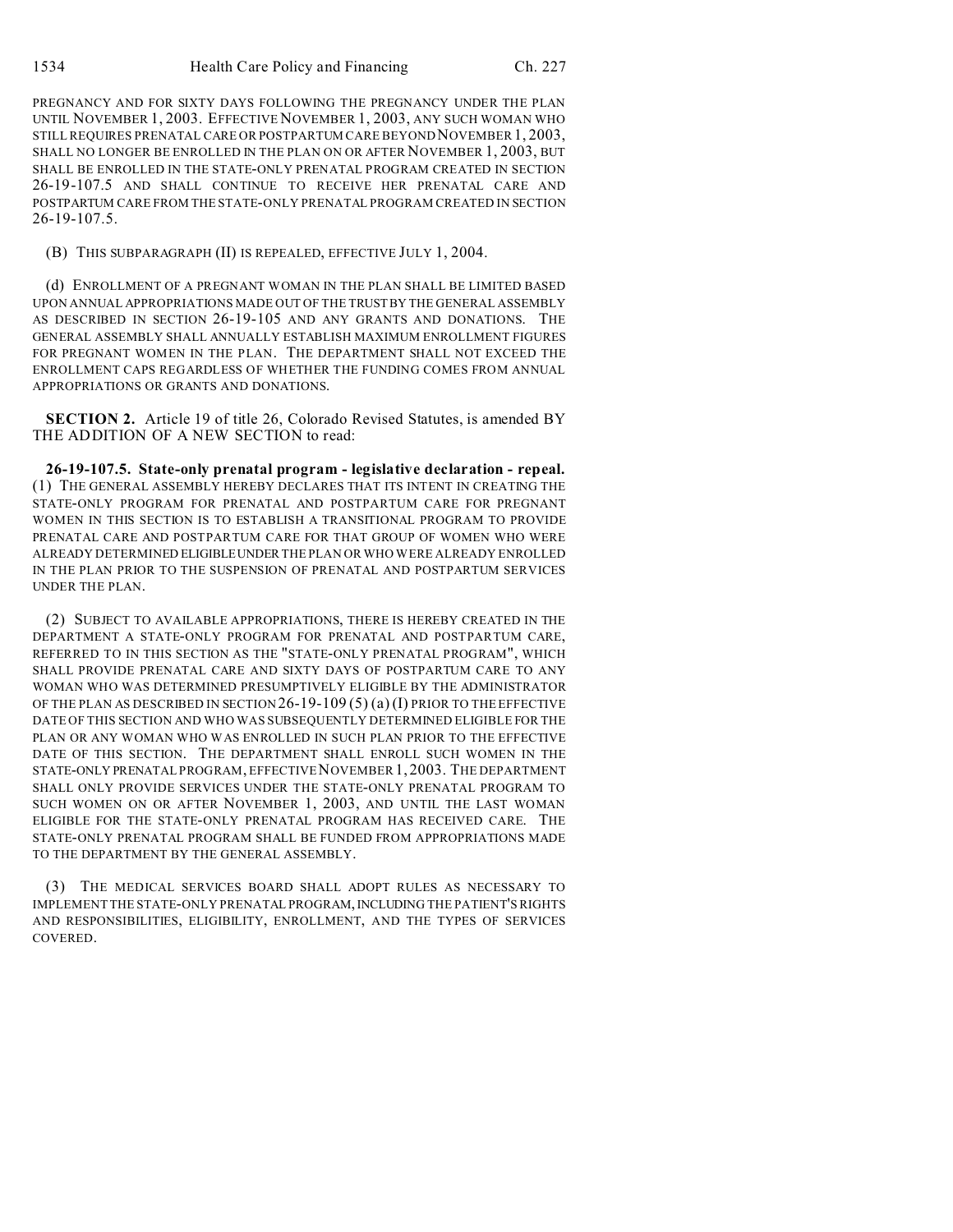(4) THE DEPARTMENT MAY CONTRACT WITH THE PROVIDERS WHO PROVIDE PRENATAL AND POSTPARTUM SERVICES UNDER THE PLAN TO PROVIDE SUCH SERVICES UNDER THE STATE-ONLY PRENATAL PROGRAM. SUCH CONTRACTS MAY BE ENTERED INTO IN THE SAME MANNER AS THOSE FOR THE PLAN.

(5) THIS SECTION IS REPEALED, EFFECTIVE JULY 1, 2004.

**SECTION 3.** 26-19-108 (4), Colorado Revised Statutes, is amended to read:

**26-19-108. Financial management.** (4) (a) Nothing in this article or any rules promulgated pursuant to the plan shall be interpreted to create a legal entitlement in any person to coverage under the plan. Enrollment in the plan shall be limited based upon annual appropriations made out of the trust by the general assembly as described in section 26-19-105 and any grants and donations. The general assembly shall annually establish maximum enrollment figures for subsidized children. Such enrollment caps shall not be exceeded by the department regardless of whether the funding comes from annual appropriations or grants and donations. When enrollment in the plan must be limited pursuant to this subsection (4), the department shall give priority to children who would qualify for medicaid as if there were no asset testing and to children with family incomes under one hundred thirty-three percent of the federal poverty level.

(b) THE DEPARTMENT SHALL REPORT QUARTERLY TO THE JOINT BUDGET COMMITTEE ON ANY ENROLLMENT CAPS THAT HAVE BEEN INSTITUTED FOR THE PLAN AND THE NUMBER OF CHILDREN WHO ARE ON WAITING LISTS.

**SECTION 4. Appropriation - adjustments to the 2003 long bill.** (1) For the implementation of this act, appropriations made in the annual general appropriation act to the department of health care policy and financing for the fiscal year beginning July 1, 2003, shall be adjusted as follows:

(a) The general fund appropriation for the indigent care program, HB 97-1304 children's basic health plan trust, is decreased by five million eight hundred twenty-two thousand nine hundred eight dollars (\$5,822,908).

(b) The appropriation for the indigent care program, children's basic health plan, administration, is decreased by three hundred sixty-eight thousand eight hundred ninety-nine dollars (\$368,899). Of said sum, one hundred twenty-nine thousand one hundred sixteen dollars (\$129,116) shall be from cash funds exempt and two hundred thirty-nine thousand seven hundred eighty-three dollars (\$239,783) shall be from federal funds.

(c) The appropriation for the indigent care program, children's basic health plan, premium costs, is decreased by sixteen million eighty-five thousand seven hundred forty-six dollars (\$16,085,746). Of said sum, five million seven hundred seventy-three thousand three hundred forty-four dollars (\$5,773,344) shall be from cash funds exempt and ten million three hundred twelve thousand four hundred two dollars (\$10,312,402) shall be from federal funds.

(d) The appropriation for the indigent care program, children's basic health plan, dental benefit costs, is increased by two hundred twenty-seven thousand two hundred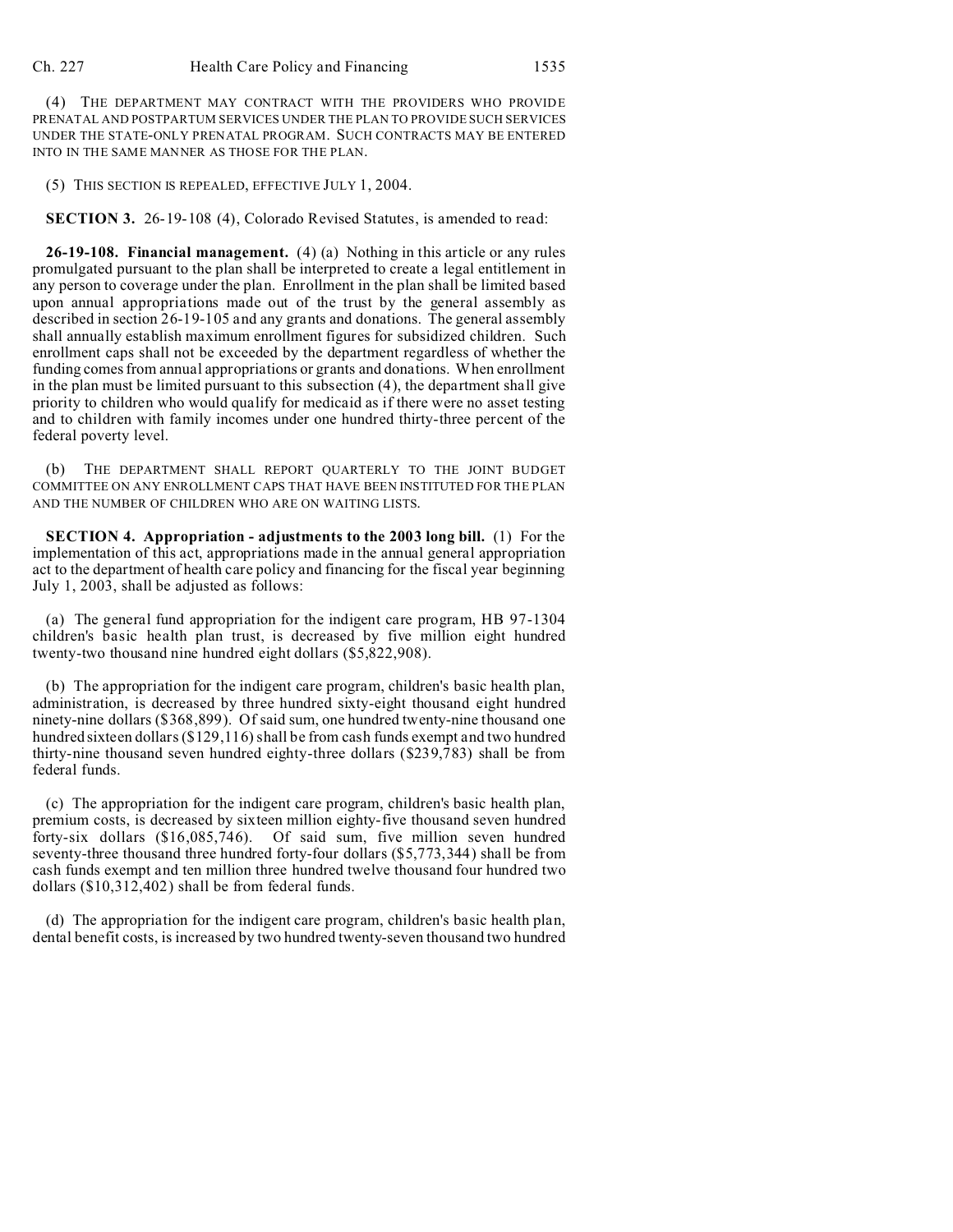1536 Health Care Policy and Financing Ch. 227

eighty-nine dollars (\$227,289). Of said sum, seventy-nine thousand five hundred fifty-two dollars (\$79,552) shall be from cash funds exempt and one hundred forty-seven thousand seven hundred thirty-seven dollars (\$147,737) shall be from federal funds.

(2) (a) For the implementation of this act, appropriations made in the annual general appropriation act to the department of health care policy and financing for the fiscal year beginning July 1, 2003, shall be adjusted as follows:

(I) The general fund appropriation for the indigent care program, HB 97-1304 children's basic health plan trust, is increased by three hundred thousand dollars (\$300,000).

(II) The appropriation for the indigent care program, children's basic health plan, premium costs, is increased by seven hundred sixty-one thousand five hundred three dollars (\$761,503). Of said sum, two hundred sixty-six thousand five hundred twenty-six dollars (\$266,526) shall be from the children's basic health plan trust established in section 26-19-105, Colorado Revised Statutes, and four hundred ninety-four thousand nine hundred seventy-seven dollars (\$494,977) shall be from federal funds.

(III) The appropriation for the indigent care program, children's basic health plan, dental benefit costs, is increased by ninety-five thousand one hundred thirty-four dollars (\$95,134). Of said sum, thirty-three thousand two hundred ninety-seven dollars (\$33,297) shall be from the children's basic health plan trust established in section 26-19-105, Colorado Revised Statutes, and sixty-one thousand eight hundred thirty seven dollars (\$61,837) shall be from federal funds.

(b) It is the intent of the general assembly that the appropriations made in paragraph (a) of this subsection (2) for the implementation of this act shall be derived from savings generated from the implementation of the provisions of SB 03-101, as enacted during the first regular session of the sixty-fourth general assembly.

(3) (a) For the implementation of this act, appropriations made in the annual general appropriation act to the department of health care policy and financing for the fiscal year beginning July 1, 2003, shall be adjusted as follows:

(I) The general fund appropriation for the indigent care program, HB 97-1034, children's basic health plan trust, is increased by four hundred eighty-four thousand dollars (\$484,000).

(II) The appropriation for the indigent care program, children's basic health plan, premium costs, is increased by one million two hundred twenty-eight thousand five hundred three dollars (\$1,228,503). Of said sum, four hundred twenty-nine thousand nine hundred seventy-six dollars (\$429,976) shall be from the children's basic health plan trust established in section 26-19-105, Colorado Revised Statutes, and seven hundred ninety-eight thousand five hundred twenty-seven dollars (\$798,527) shall be from federal funds.

(III) The appropriation for the indigent care program, children's basic health plan, dental benefit costs, is increased by one hundred fifty-three thousand four hundred